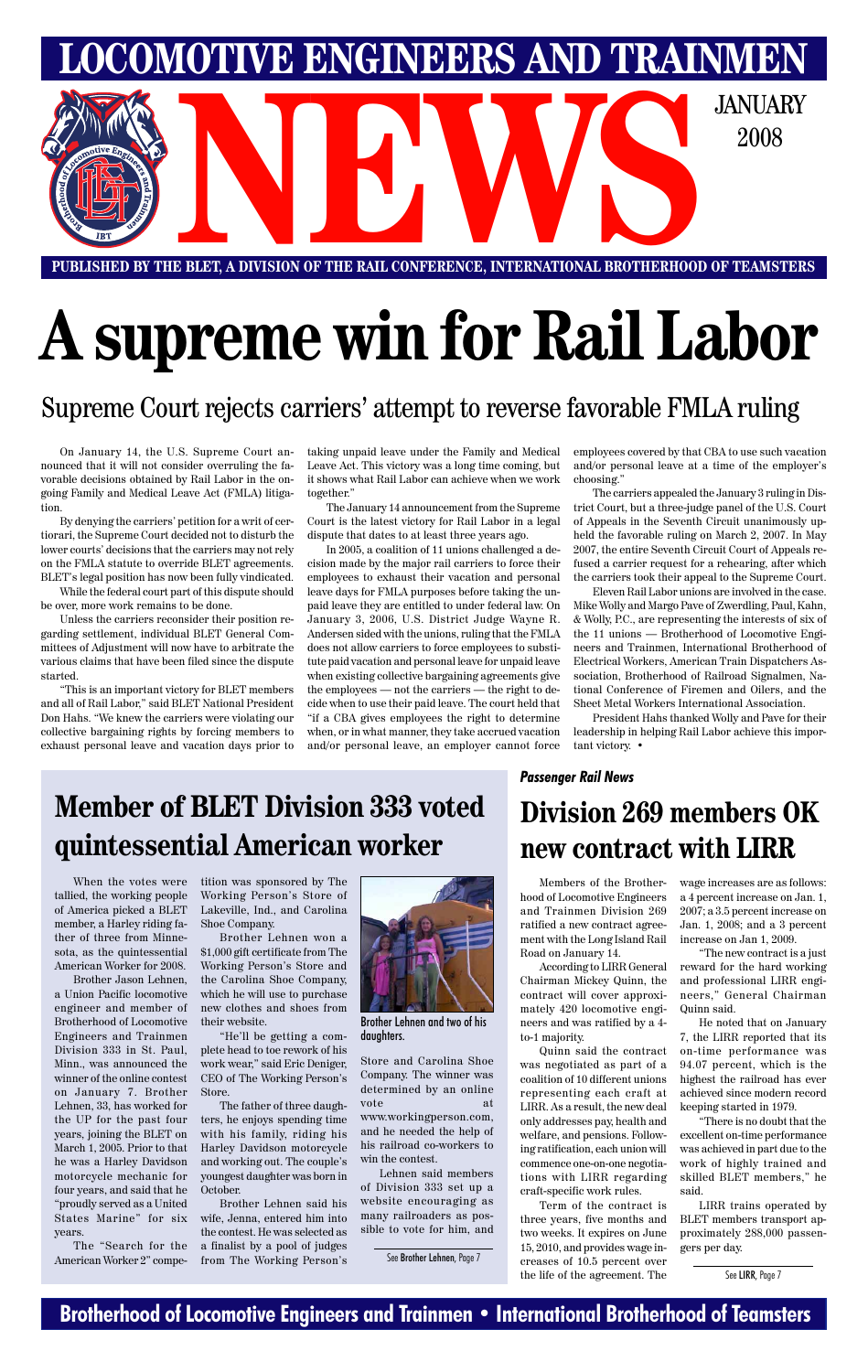## **2008 BLET SCHOLARSHIP DIRECTORY**

The James R. Hoffa Memorial Scholarship Fund awards scholarships annually to outstanding high school seniors, and 100 scholarships will be awarded during the upcoming 2008- 2009 school year.

Applicants compete in one of the five geographic regions where the Teamster parent/grandparent's Local Union is located. The Teamsters will award 31 scholarships that total \$10,000 each (\$2,500 a year over four years) and an additional 69 awards that are one-time grants of \$1,000 each.

For the last few years, the children and grandchildren of BLET members have been eligible to apply for the James R. Hoffa Memorial Scholarship following the merger of the BLET with the International Brotherhood of Teamsters. In fact, several children of BLET members have won the \$10,000 scholarship.

This year's program is open to high school seniors graduating in 2008, who plan to attend a four-year college in the fall of 2008. The applicant should:

• Rank in the top 15 percent of their high school class; and

• Have, or expect to have, excellent SAT or ACT scores.

The applicant must be a son, daughter or grandchild of a Teamster member who has been in good standing during the 12 consecutive months preceding the application deadline of March 30, 2007. Furthermore, the Teamster member must not have been a full-time elected officer during the 12 months preceding the application deadline date of March 30, 2008.

Due to the highly competitive nature of the program and the large number of applicants, students should carefully consider these criteria before submitting an application.

Applications are available from all IBT and GCC Local Unions, the BLET National Division website and BMWED System Federations.

Applications must be received by the Scholarship Fund by March 30, 2008.

## **James R. Hoffa Memorial Scholarship Fund**

For more details, please contact: **James R. Hoffa Memorial Scholarship Fund IBT Headquarters 25 Louisiana Avenue, N.W. Washington, DC 20001 (202) 624-8735 •**

Members and their children are encouraged to visit the BLET website to print and download necessary paperwork for the Hoffa Scholarship Fund.

Hoffa Memorial Scholarship brochure, for members to display at their places of work: **http://www.ble-t.org/pr/pdf/2008jrhbrochure\_eng.pdf**

Applicants must fill out the following application and academic record form in order to apply: **http://www.ble-t.org/pr/pdf/2008\_JRHapplicationandrecord\_eng.pdf**

### **Hoffa Scholarship Information at www.ble-t.org**

Teamsters offer 31 awards that total \$10,000 each, plus 69 one-time grants of \$1,000 each

Thanks to the generosity and hard work of many people, including its Board of Directors, the Midwest Rail Craft Scholarship Foundation (MWRCSF) is able to help several children of railroaders each year with their educational expenses. Scholarships from the MWRCSF are available to children of railroads from all crafts and union affiliations

The Foundation, founded in 2004, is led by a diverse Board of Directors representing several different railroads and labor unions. The Foundation's mission "is to collectively use the generous resources of many to ensure the further education of those blessed with knowledge, but burdened with need. In addition, we strive to unite all railroads/railroad crafts throughout the Midwest in a valiant effort to give of their time and resources so the future of our children will be bright and productive."

In 2007, the MWRCSF awarded scholarships in amounts ranging from \$500 and \$1,000 to 37 students connected to the various railroad crafts and locations throughout the Midwest.

"We felt that the support we had seen, especially in the Midwest, prompted us to ensure that the children of all railroad crafts and backgrounds be rewarded," said Greg Shy, President of MWRCSF. "We have become incorporated in Minnesota, Iowa, Nebraska, Illinois, Missouri, Oklahoma, Texas and Arkansas. Our objective is to concentrate the scholarship applicants geographically in correspondence to the enormous support we have had from railroad workers in these states.

"We also have enlisted the aid of rail management and all labor from Midwest railroads to ensure

that all crafts are represented. This is a great opportunity for those railroad families in need of financial support for the higher education of their children."

The vast majority of the monies acquired for these scholarships comes from annual golf tournaments, contributions and sponsorships. The Foundation sponsors an annual Kansas City Golf Tourney, which will be held this summer. In addition, a second tourney is normally held at another location later in the summer. Dates and locations of the 2007 fund raisers will be announced at a later date. Updates will be provided on the MWRCSF website.

Please use the scholarship application on the MWRCSF website. Fill it out electronically, print it, attach the proper signatures and mail it to the address provided. The deadline for receiving applications is normally in June.

To download a copy of the application, and for other information about the MWRCSF, please visit their website: http://www.mwrcsf.org . •

## **Midwest Rail Craft Scholarship provided 37 awards in '07**

### Program aids children of rail workers from all union affiliations and all craft lines

## **BLET Division scholarships**

**Long Island, N.Y.)** offers two \$500 arship competition is open to children scholarships to the children of BLET of all BLET members living in Massamembers who are already enrolled in college. Participation is limited to members of Division 269 only. Winners are picked at random at the division's Christmas party. For details, watch your Division 269 newsletter or contact Division President Scott Decker at (516) 932-7130.

#### • **Two \$250 scholarships are available to children of BLET Division 57 members (Boston, Mass.).**

• **BLET Division 269 (Jamaica,** members, the general AFL-CIO scholchusetts. This year's test will be given on February 6. Members are advised to make preparations in fall 2008 if they wish to apply for the 2009 scholarship.

The scholarships are awarded to college-bound high school seniors, and will be awarded based on their score on a labor history exam, administered by the Massachusetts AFL-CIO, said Walter H. Nutter of Division 57.

By taking the exam, students also become eligible for eight more scholarships through the Massachusetts AFL-CIO. While the Division 57 scholarship is limited to children of that division's

The scholarship forms and the labor history exam study guide are available on the Division 57 website at: www.ble57.org. For details, email whnutter@yahoo.com, or www. massaflcio.org/scholarship-program.

• **BLET Division 11 (New York, N.Y.)** awards a one-time \$500 scholarship annually to a child of any active member of Division 11 who pays local dues each month. Children who win are not eligible again. Deadline is June 1 and the winner will be announced at the June Division meeting. For details, contact Division 11 Sec.-Treas. Lorna K. Stevens at 1970 Veterans Hwy., Apt. C18, Levittown, PA 19056-2523, or email at STble11@comcast.net . •

BRCF sets March 1 deadline for

### Luther G. Smith scholarships

The Brotherhood's Relief and Compensation Fund (BR&CF) has announced changes to its annual Luther G. Smith Scholarship Program.

BR&CF President J.M. Robb explained that under the old scholarship rules, previous winners could receive financial assistance through the Program until they achieved the degree level sought at the time of the initial scholarship award, not to exceed four years (providing they met eligibility requirements).

The 2007 winners still fall under those guidelines. Beginning with the 2008 winners, however, each winner will receive a one-time award of \$1,000.

Applications are available to the children, stepchildren and adopted children, age 27 and younger, of active BR&CF members who are "In Good and Regular Standing," as defined by the BR&CF Constitution.

Members with questions should contact Nita Saultz of the BR&CF at (800) 233-7080.

For more details, visit the BR&CF website at www.brcf.org, or write:

 **Brotherhood's Relief & Compensation Fund 2150 Linglestown Road Harrisburg, PA 17110**

## **BRCF scholarships**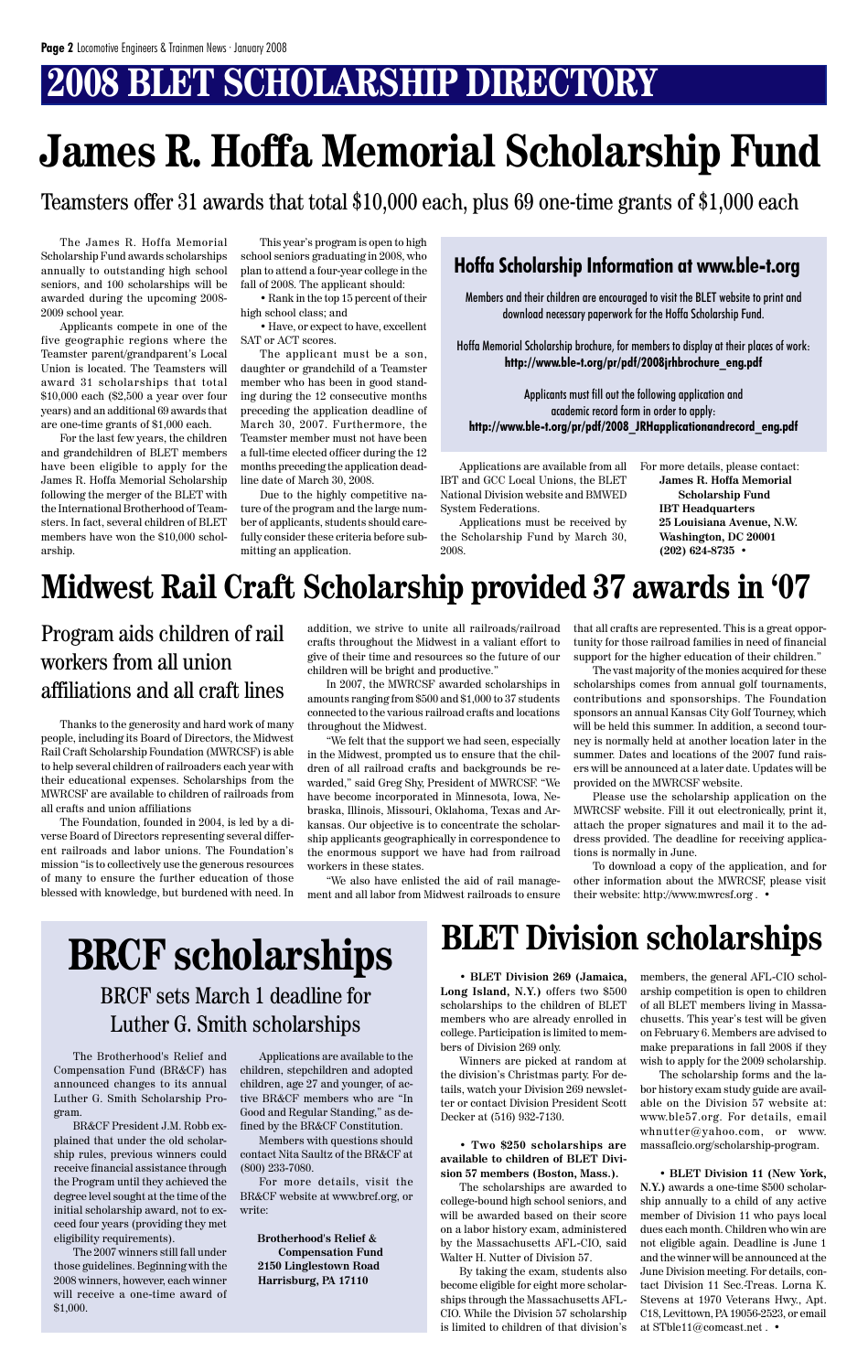## **2008 BLET SCHOLARSHIP DIRECTORY**

The BLET Auxiliary offers \$1,000 scholarships annually to help the children of BLET and Auxiliary members realize their goals in life.

There are two very strict guidelines that must be met in order to be eligible. First, the applicant must be a son or daughter of both an Auxiliary and BLET member (living or deceased), with each being a member for two years. Second, the applicant must be enrolled or accepted for enrollment in an accredited university, college or school of higher learning.

The Auxiliary also administers a joint scholarship, The John Thomas Collins & Mary M. Collins Memorial Scholarship, for children of members participating in the Eastern Union Meeting Association (EUMA). This covers Divisions, Auxiliaries and Members-at-Large in the following states: Connecticut, Delaware, Illinois, Indiana, Maine, Maryland, Massachusetts, Michigan, New Hampshire, New Jersey, New York, Ohio, Pennsylvania, Vermont, Washington D.C., and West Virginia. Applicants for the Auxiliary-EUMA scholarship must have a parent participating in the EUMA.

In order to continue to be eligible for the joint Auxiliary-IWC-EUMA scholarship beyond the first quarter and/or semester, the recipient must maintain satisfactory academic status. If the applicant is a graduate student or returning to school as a sophomore, junior or senior, he or she must have a 3.0 grade point average or better to be considered. The applicant must also be accepted to an accredited school. The deadline for these scholarships is April 1, 2008. Late applications will not be considered.

Auxiliary application forms are online at: http://www.bletauxiliary.net, or you can link from the BLET Website under "Departments."

In addition to the application, the Auxiliary website provides scholarship applicants with more detailed instructions on the application process.

Mail completed forms to: Anita J. Caruso, National Secretary, 3341 S. 112th Street, Omaha, NE 68144-4709. For details, email Sister Caruso at: Bunziegia@cox.net. •

## **BLET Auxiliary scholarship deadline is April 1**

The BLET's California State Legislative Board offers a scholarship each year to a graduating senior who will attend college, trade or vocational school in the coming year.

The applicant's parent or guardian must be a BLET member in good standing and in a Division represented by the California State Legislative Board.

Last year, the Board offered two \$1,000 scholarships. Applications and deadline information are available on the Board's website, http://www.calslb.com

All applications should be mailed to the CSLB home office address:

> **California State Legislative Board, BLET/IBT 610 Auburn Ravine Rd. Suite C Auburn, CA 95603**

### Annual scholarship for Calif. members available from State Legislative Board

**The Burlington Northern Santa Fe Foundation Scholarship Program** began accepting requests for applications on Jan. 1, 2008, and applications must be post marked by April 1, 2008.

The program will award 35 scholarships, \$2,500 each, for the 2008-2009 academic school year. The program is available to current high school seniors who are the dependent sons, daughters or stepchildren of full-time BNSF employees or retired, disabled or deceased employees of BNSF or its predecessor companies. Full-time emloyees must have at least two years of service as of Jan. 1, 2007, and must still be employed by BNSF when winners are selected in April.

A direct website link is available again this year so applicants can electronically fill out an application request. As in the past, you may request an application starting Jan. 1, 2007, by

## **BNSF, NS offer financial aid to children of employees**

either mailing or faxing in the request. You may also request an application or apply directly online by accessing the following website: https:// www.scholarshipadministrators.net and follow the instructions. You will be asked to use the access code "BNSF."

Or you can request information and an application by mail:

**Scholarship Program Administrators P.O. Box 23737 Nashville, Tenn., 37202-3737 Phone: (615) 320-3149, ext. 106 Fax: (615) 320-3151 E-mail:**

info@scholarshipadministrators.com

• Children of **Norfolk Southern** employees who are juniors in high school should apply for one of the fouryear NS scholarships to be awarded in 2009.

National Merit Scholarship Corporation, an independent, nonprofit organization, administers the scholarship program. For detailed descriptions of these scholarships, go to the NMSC Web site at www.nationalmerit.org. Competition for these scholarships is open to children of active, retired or deceased employees of NS and its participating affiliates. Applicants must be in their junior year of high school and plan to enter college in 2009.

To compete for a scholarship, a student must take the Preliminary SAT/ National Merit Scholarship Qualifying Test on Oct. 17 or Oct. 20, 2007.

Students also must complete and submit the 2009 Norfolk Southern Scholarship Program Entry Form by Feb. 28, 2008. The application process utilizes a web-based brochure and entry form created by NMSC. Go to https:/ /programentry.nationalmerit.org/ JRNHLKKH to begin the registration and application process.

As the Norfolk Southern program runs on an earlier schedule than most scholarhip programs, it is advised that current high school sophomores begin making preparations now to apply for 2010 NS scholarships.

Questions can be addressed to Norfolk Southern Corp., Scholarship Program Coordinator, Three Commercial Place, Norfolk, Va., 23510, or to the Human Resources Help Desk at (800) 267-3313, or send an e-mail to nseducation@nscorp.com.

 The amount of each NS scholarship is determined individually and can range from \$1,000 to a maximum of \$4,000 a year for up to four years of college study, or until baccalaureate degree requirements are completed, whichever comes first. The amount is determined by NMSC. •

### SMA Scholarships SWCM Scholarships EUMA Scholarships

The Eastern Union Meeting Association awards one \$2,000 Robert Pentland Memorial Scholarship and several other \$1,000 scholarships each year based on academic excellence and financial need. Only children of BLET members (living or deceased) belonging to divisions participating in the EUMA are eligible to apply. Division must be square on the books for the child to qualify. States represented in EUMA are Connecticut, Delaware, Illinois, Indiana, Maine, Maryland, Massachusetts, Michigan, New Hampshire, New Jersey, New York, Ohio, Pennsylvania, Vermont, Washington D.C., and West Virgina.

The 2008 EUMA deadline is June 15, 2008. Send completed applications to:

**Jim Louis, EUMA Sec.-Treas. 257 Forbes Ave. Tonawanda, NY 14150** Applications are on the BLET website at: http://www.ble-t.org/pr/pdf/eumasch.pdf

The Southeastern Meeting Association (SMA) Scholarship Committee awards the Geiger-Brendle Scholarships each year to the children of active or retired BLET members whose divisions participate in the SMA.

Please check with your division secretarytreasurer to ensure that your division participates. In general, the SMA includes divisions located in states east of the Mississippi River, and south of the Ohio River and the Mason-Dixon Line. Also, Divisions must be current with their SMA dues in order for the applicant to be eligible.

The SMA scholarship application deadline varies from year to year, and winners are usually selected and announced at the SMA's annual business meeting held during the convention. This year's SMA will be June 15-19 in Montgomery, Ala. Please see your division officers for an application or for more details.

The Southwestern Convention Meeting (SWCM) awards approximately two dozen scholarships annually based on academic achievement and financial need.

Applicants must be the child of an active, retired or deceased BLET member whose division belongs to the Southwestern Convention Meeting. Applicants must be accepted for admission to an accredited college, university or institution of higher learning. Only divisions belonging to the SWCM are eligible.

SWCM application forms can be filled out on your computer screen with the interactive PDF form available on the BLET website. Deadline is August 1, 2008. Divisions must have paid their annual SWCM convention dues for applicants from their Division to be eligible.

#### **Instructions:**

http://www.ble-t.org/pr/swcmsch.asp **Interactive PDF application form:** http://www.ble-t.org/pdf/swcmapp.pdf

### International Western Convention-BLET Auxiliary offer joint scholarships

Because of the tremendous support for its scholarship program at past conventions, and by vote of its delegates, the International Western Convention is offering more \$1,000 scholarships to BLET members in 2008 than ever before. Children of members from Divisions current with their IWC dues from the following areas are eligible: the states of Ariz., Calif., Colo., Idaho, Minn., Mont., Nev., N.M., Ore., Utah, Wash., Wisc., Wyo.; and from the Provinces of Alberta, British Columbia, Manitoba, Saskatchewan, and portions of northern Ontario (such as Thunder Bay and Sioux Lookout).

The deadline for submitting applications is April 1, 2008. Late applications will not be considered. The BLET Auxiliary administers the IWC scholarship program, so please send completed applications to Anita Caruso (see article above for contact information and application forms).

Eligibility questions should be directed to Jim Lance, IWC Secretary-Treasurer at kickem228@aol.com. •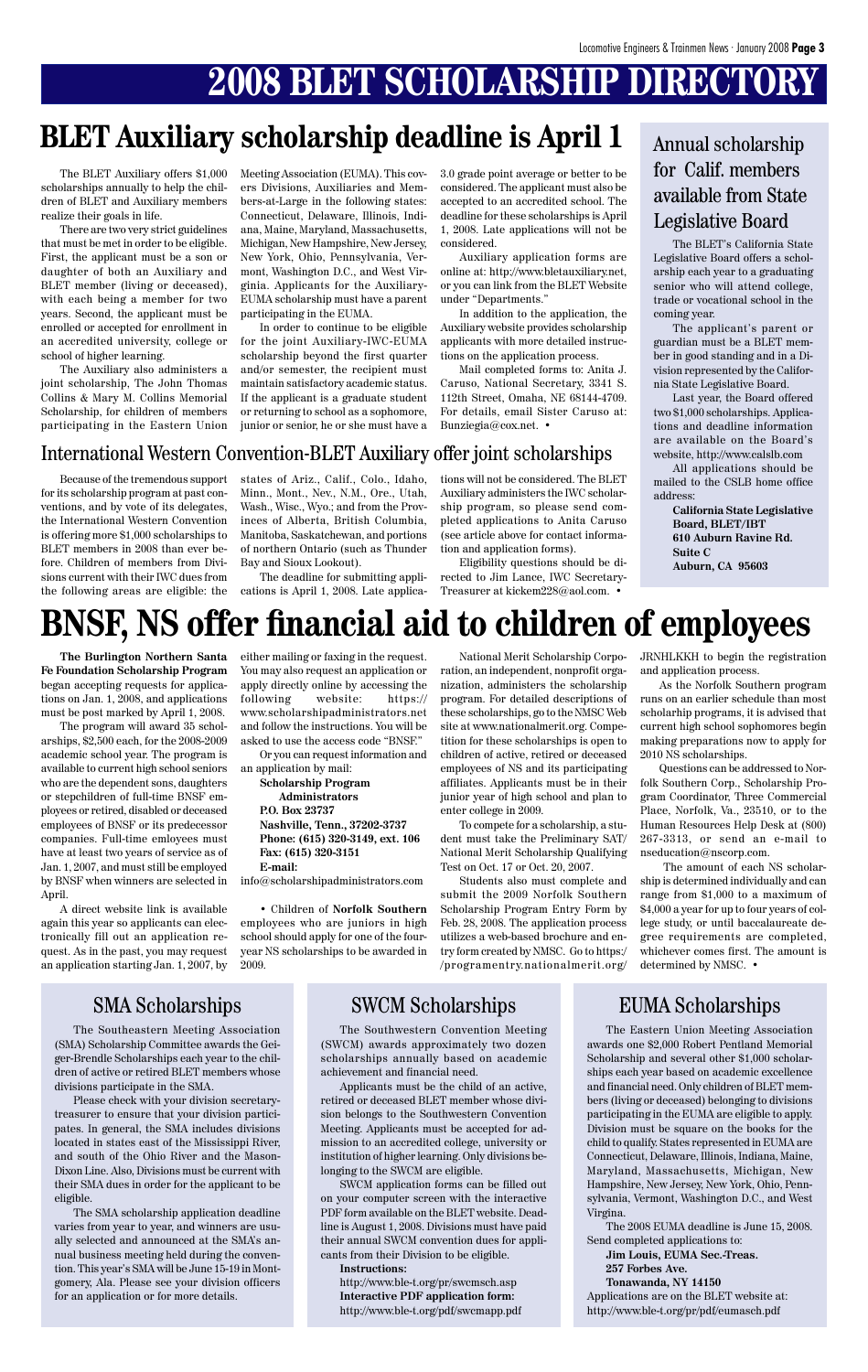## **DESIGNATED LEGAL COUNSEL**

#### **ARKANSAS**

Kujawski & Nowak, P.C. 201 W. Broadway, Suite E N. Little Rock, AR 72114 (501) 372-8047 or (800) 624-4571 Fax: (501) 372-4379 Website: <www.kujawski-nowak.com> John P. Kujawski

#### **CALIFORNIA**

The Crow Law Firm 700 "E" Street Sacramento, CA 95814-1230 (916) 441-2980 or (800) 795-6555 Fax: (916) 441-3846 Email: <Dfrias@crowlaw.com> Joseph J. Weninger

Pfiester Law Corporation 2000 Riverside Drive Los Angeles, CA 90039 (323) 662-6400 or (800) 344-3352 Fax: (323) 669-8549 Website: <www.pfiesterlaw.com> R. Edward Pfiester Jr.

#### **COLORADO**

Rossi, Cox, Vucinovich P.C. 3801 East Florida Ave., Suite 905 Denver, CO 80210-2500 (303) 759-3500 or (800) 325-4014 Fax: (303) 759-3180 Website: www.rcvpc.com Email: jcox@rcvpc.com James L. Cox Jr.

#### **FLORIDA**

Moody, Strople, Kloeppel, Basilone & Higginbotham, Inc. 1400 Baymeadows Way, Suite 105 Jacksonville, FL 32256 (904) 256-0018 or (800) 813-8608 Fax: (904) 256-0019 Website: <www.moodyrrlaw.com> Willard J. Moody Jr.

Sams & Hollon, P.A. Baywood Center 9424 Baymeadows Road, Suite 160 Jacksonville, FL 32256 (904) 737-1995 or (800) 327-4552 Fax: (904) 737-3838 Alva Hollon Jr.

#### **GEORGIA**

Matthews & Steel 15 Piedmont Center, Suite 1560 3575 Piedmont Rd. NE Atlanta, GA 30305 (404) 264-1292 or (800) 776-0098 Fax: (404) 264-0161 John D. Steel

Jones & Granger 1201 Peachtree Street, NE 400 Colony Square, Suite 1900 Atlanta, GA 30361 (404) 522-4414 or (800) 628-6470 Fax: (404) 872-9430 Email: <btra@jonesgranger.com> Robert M. Tramuto

Harp & Callier, L.L.P. P.O. Box 2645, The Corporate Center Suite 900, 233 12th St. Columbus, GA 31902-2645 (706) 323-7711 or (800) 422-3352 Fax: (706) 323-7544 Email: <HarpRailLaw@aol.com> Email: <aharp@harp.callier.com> Website: <www.harpcallier.com> J. Anderson "Andy" Harp

#### **ILLINOIS**

Blunt & Associates, Ltd. 60 Edwardsville Professional Park, P.O. Box 373 Edwardsville, IL 62025

(618) 656-7744 or (800) 323-5538 Fax: (618) 656-7849 Email: <michaelb@bluntlaw.com> David L. Blunt

Daniel J. Downes, P.C. 111 W. Washington St., Suite 1100 Chicago, IL 60601 (312) 781-1852 or (800) 624-2121 Fax: (312) 781-1854 Email: <dan@dandownes.com> Website: <www.feladownes.com> Daniel J. Downes

Kujawski & Nowak, P.C. 1331 Park Plaza Drive, Suite 2 O'Fallon, IL 62269-1764 (618) 622-3600 or (800) 624-4571 Fax: (618) 622-3700 Website: <kujawski-nowak.com> John P. Kujawski

Sands & Associates 33 North Dearborn St., Suite 1630 Chicago, IL 60602 (312) 236-4980 or (800) 832-1999 Fax: (312) 236-1711 Email: <scsands@ameritech.net> Scott C. Sands

Schlichter, Bogard & Denton 2661 North Illinois, Suite 187 Swansea, IL 62226 (800) 873-5297 Fax: (314) 621-7151 Email: <jschlichter@uselaws.com> Jerome J. Schlichter

Hoey & Farina 542 South Dearborn, Suite 200 Chicago, IL 60605 (312) 939-1212 or (888) 425-1212 Email: Info@hoeyfarina.com www.hoeyfarina.com James L. Farina

**LOUISIANA** Davis•Saunders Law Firm 500 Mariners Plaza Drive Suite 504 Mandeville, LA 70448 (985) 612-3070 or (800) 321-7815 Fax: (985) 612-3072 Website: <www.davissaunders.com> Email:<Benbsaunders@aol.com> Ben B. Saunders

**MASSACHUSETTS** Thornton & Naumes LLP 100 Summert St., 30th Floort Boston, MA 02110 (617) 720-1333 or (800) 431-4600 Fax: (617) 720-2445 Website: <www.tenlaw.com> Email: rnaumes@tenlaw.com Robert T. Naumes

#### **MICHIGAN**

E.J. Leizerman & Associates 24750 Lasher Road Southfield, MI 48034 (313) 962-3666 or (800) 628-4500 Fax: (419) 243-8200 Website: www.thefela.com Email: ej@leizerman.com E.J. Leizerman

#### **MINNESOTA**

Hunegs, LeNeave & Kvas, P.A. 900 Second Ave. South, Suite 1650 Minneapolis, MN 55402 (612) 339-4511 or (800) 328-4340 Fax: (612) 339-5150 Website: <www.hunegslaw.com> Email: <RleNeave@Hunegslaw.com> Randal W. LeNeave

Ingebritson & Associates, P.A. Medical Arts Building, Suite 1025 825 Nicollet Mall Minneapolis, MN 55402 (612) 340-8290 or (800) 282-6393 Fax: (612) 342-2990 Website: <www.ingebritson.com> Russell A. Ingebritson

Yaeger, Jungbauer & Barczak, PLC 745 Kasota Ave. SE Minneapolis, MN 55414 (612) 333-6371 or (800) 435-7888 Fax: (612) 333-3619 Website: <www.yjblaw.com> Email: <wjungbauer@yjblaw.com> William G. Jungbauer

#### **MISSOURI**

John Bentley, BLET Public Relations 1370 Ontario St., Mezzanine Cleveland, OH 44113-1702 Bentley@ble-t.org · As of Nov. 11, 2007

Hubbell, Peak, O'Neal, Napier & Leach 30 West Pershing Road, Suite 350 Kansas City, MO 64108-2463 (816) 221-5666 or (800) 821-5257 Fax: (816) 221-5259 Gene Napier

Bauer & Baebler, P.C. 1716 S. Broadway St. Louis, MO 63104 (314) 241-7700 or (800) 682-4529 Fax: (314) 241-0003 Website: <www.RailLaw.com> Joseph L. Bauer, Esq.

Schlichter, Bogard & Denton 100 S. 4th St., Suite 900 St. Louis, MO 63102 (314) 621-6115 or (800) 873-5297 Fax: (314) 621-7151 Email: <jschlichter@uselaws.com> Jerome J. Schlichter

Rathmann & O'Brien, L.L.C. 1031 Lami Street St. Louis, MO 63104 (314) 773-3456 or (800) 238-4122 Fax: (314) 773-7238 Dennis T. Rathmann

Yaeger, Jungbauer & Barczak, PLC 1010 Market St., Suite 1440 St. Louis, Missouri 63101 (314) 621-1775 or (800) 878-4074  $\text{Fax: } (314) 621 - 4688$ Website: <www.yjblaw.com> Email: <wjungbauer@yjblaw.com> William G. Jungbauer

**NEW YORK** Collins & Collins 267 North St. Buffalo, NY 14201 (716) 885-9700 or (800) 933-8195 Fax: (716) 885-9770 John F. Collins

#### **OHIO**

E.J. Leizerman & Associates, LLC 717 Madison Ave. Toledo, OH 43624 (419) 243-1010 or (800) 843-3352 Fax: (419) 243-8200 Website: www.thefela.com Email: ej@leizerman.com E.J. Leizerman

#### **OREGON**

Rose, Senders & Bovarnick, LLP 1205 N.W. 25th Ave. Portland, OR 97210 (503) 227-2486 or (800) 998-9776 Fax: (503) 226-3131 Paul S. Bovarnick

#### **PENNSYLVANIA**

Coffey, Kaye, Myers & Olley Suite 718, Two Bala Plaza Bala Cynwyd, PA 19004

(610) 668-9800 or (800) 334-2500 Fax: (610) 667-3352 Website: http://www.ckmolaw.com Email:  $<$ mikeolley@comcast.net $>$ Michael J. Olley

#### Keller & Goggin, P.C. 1528 Walnut Street, Suite 1900 Philadelphia, PA 19102 (215) 735-8780 or (800) 666-FELA Fax: (215) 735-5126 Website: www.keller-goggin.com William L. Keller

#### **TEXAS**

Jones & Granger 10000 Memorial Drive, Suite 888 Houston, TX 77210 (713) 668-0230 or (800) 231-3359 Fax: (713) 956-7139 Email: btra@jonesgranger.com Robert M. Tramuto

The Cartall Law Firm 7551 Callaghan Road, Suite 350 San Antonio, TX 78229 (210) 344-1111 Fax: (210) 344-5844 Bryan P. Cartall, Esq.

McKinney & McKinney 550 Wescott, Suite 590 Houston, TX 77007 (713) 869-1500 or (800) 709-9093 Fax: (713) 880-4638 Website: www.piattorney.com R.L. Pete McKinney

Tavormina & Young, LLP 1300 Post Oak Blvd., Suite 1750 Houston, TX 77056 (713) 333-3070 or (888) 565-7245 Fax: (713) 333-3075 Website: www.TavorminaYoung.com Email: syoung@tavorminayoung.com Steve Young

#### **UTAH**

Hatch, James & Dodge 10 West Broadway, Suite 400 Salt Lake City, UT 84101 (801) 363-6363 or (800) 574-6310 Fax: (801) 363-6666 Email: <bhatch@hjdlaw.com> Brent O. Hatch

#### **VIRGINIA**

Moody, Strople, Kloeppel, Basilone & Higginbotham, Inc. 500 Crawford St., Suite 300 P.O. Box 1138 Portsmouth, VA 23705 (757) 393-4093 or (800) 368-1033 Fax: (757) 397-7257 Website: <www.moodyrrlaw.com> Willard J. Moody Jr.

Rutter Mills 160 West Brambleton Ave. Norfolk, VA 23510 (757) 622-5000 or (800) 933-5879 Fax: (757) 623-9189 C. Arthur Rutter, III

Hajek, Shapiro, Cooper, Lewis & Appleton, P.C. 1294 Diamond Springs Road Virginia Beach, VA 23455 (757) 460-7776 or (800) 752-0042 Fax: (757) 460-3428 Website: <www.hsinjurylaw.com> Richard N. Shapiro

Hunegs, LeNeave & Kvas, P.A. 1000 Second Avenue, Suite 3310 Seattle, WA 98104-1046 (206) 621-0600 or (800) 525-3352  $\text{Fax: } (206) 621 - 6443$ Website: <www.hunegslaw.com> Email: <RleNeave@Hunegslaw.com> Randal W. LeNeave

#### **WASHINGTON**

Rossi, Cox, Vucinovich P.C. 10900 N.E. 8th St., Suite 1122 Bellevue, WA 98004 (425) 646-8003 or (866) 357-7245 Website: www.rcvpc.com Email: jcox@rcvpc.com James L. Cox Jr.

• • •

**Our union has designated attorneys who are qualified to serve as counsel for BLET members in accordance with the Federal Employers' Liability Act (FELA) governing workplace accidents.**

**In the event of an injury or death and before reaching any settlement with a railroad, members or surviving families should contact an attorney listed to get competent advice concerning their legal rights under the FELA.**

**In addition, if you or any members of your family have questions concerning medical malpractice, product liability or other types of injury cases, please don't hesitate to contact one of these law firms for a consultation concerning your rights and remedies.**

#### *Send address changes to:*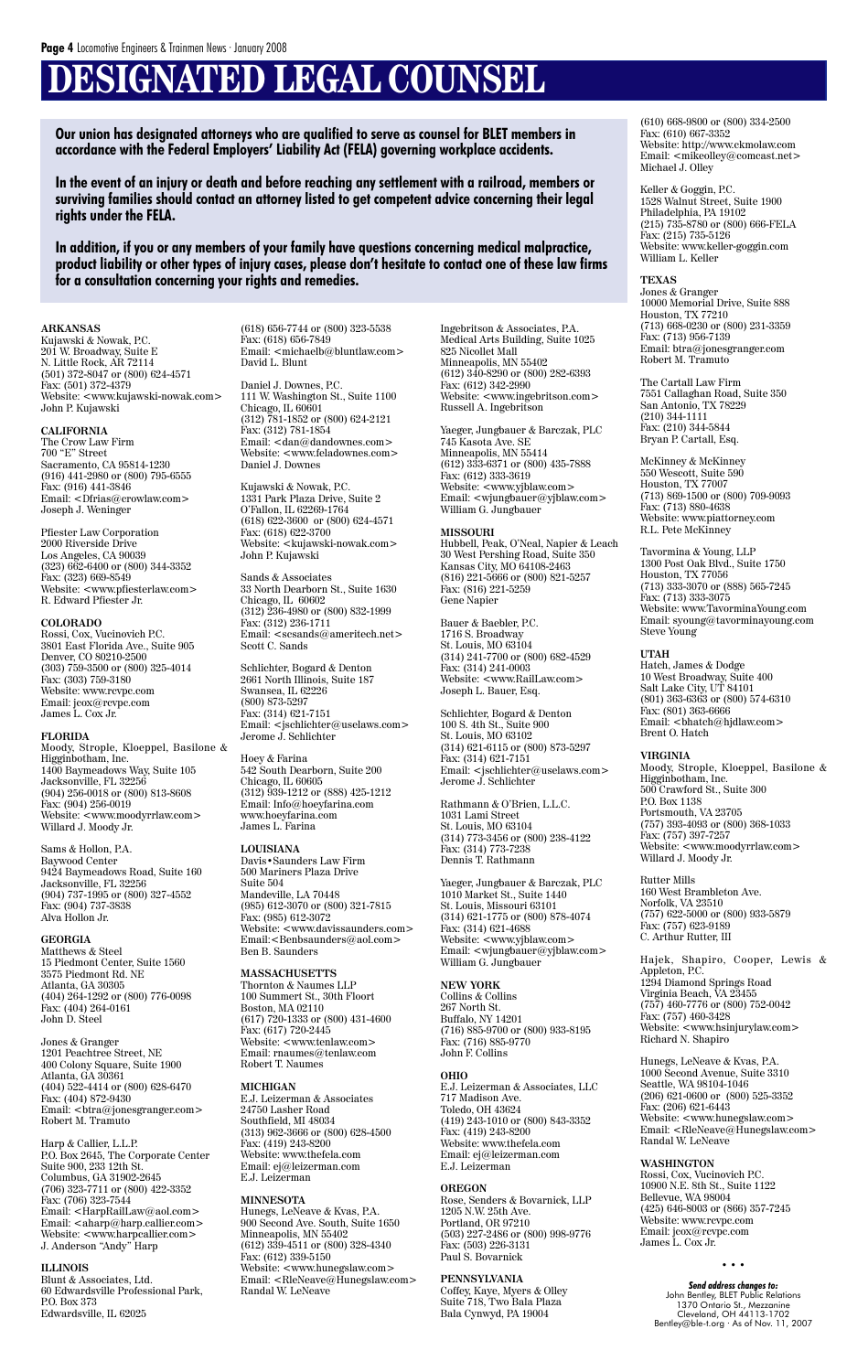### BLET Legislative Rep training set for March 9-14 in D.C.

## **BLET NEWS**

Locomotive Engineers & Conductors Mutual Protective Association



**(800) 514-0010 • (313) 962-1512 FAX: (877) 633-1910 • E-MAIL: lecmpa1910@lecmpa.org • WEB: www.lecmpa.org**



The U.S. Department of Transportation has announced random rail worker drug and alcohol testing rates for calendar year 2008.

According to the Federal mandate, a minimum of 25 percent of rail workers will be subject to random drug testing. In

addition, a minimum of 10 percent will be subject to random alcohol testing.

The Federal Railroad Administration sets the number each year based on test results of the previous 12 months. The more positive tests the FRA finds, the higher the percentage of workers tested. The reverse is also true — the percentage of workers tested decreases when fewer positives tests are found.

The 2008 rates for drug and alcohol testing are the same as 2007.

Members who have issues can seek help through Employee Assistance Programs and Operation Redblock. The BLET also advises its members that many railroads have

This is a follow-up reminder to all members regarding the dependent eligibility audit currently underway, in accordance with BLET Insurance Plan documents. The BLET first informed its members of the audit in September.

This audit is a fiduciary responsibility of the BLET Insurance Plan and is meant to make sure only eligible dependents are covered under the changes made to the definition of "dependent" in the last national agreement. Eligibility audits, such as the one currently being performed, are done to curb misuse and abuse of a plan in order to help insurance plans maintain a more streamlined form and to keep pre-

#### miums from unnecessarily raising.

Two of the largest areas of concern are divorces and children who are of college age. As part of the audit, members may be asked to provide a copy of a marriage certificate, children's birth certificates, or proof of enrollment for dependents attending college.

All members who are covered by the Aetna National Dental Plan are involved in the audit and should have received a notice of participation that provided an audit helpline telephone number (1-866-682-5619). It is important to make sure that you participate in this audit to assure no disruption in your dependant's insurance coverage. The response rate has not been

overly successful and non-responded dependents account for approximately 38% of the total survey at this time.

Participation in this project is extremely important because dependent eligibility will be terminated from all plans if no response is provided. The BLET National Division is receiving feedback from some members who don''t understand what has been sent, and from others who simply tossed the information as they felt it to be irrelevant. Without proper response, your dependants will be removed from coverage in early March, creating undo headaches for you and your family. •

The BLET Education & Training Department, in conjunction with the National Legislative Office and the National Association of State Legislative Board Chairmen (NASLBC), will conduct a workshop for BLET Division Legislative Representatives in Washington, D.C., from March 9-14, 2008. "The BLET is conducting this workshop as part of our ongoing program to have the most highly educated and welltrained membership in the House of Labor," said National Secretary-Treasurer Bill Walpert, Director of the BLET Education & Training Department.

The workshop will take place at Teamster headquarters in Washington, D.C., with classroom training beginning

a zero tolerance policy when it comes to reporting to work under the influence of drugs or alcohol. In many cases, a positive test result will result in being placed out of service. •

## **NEWS BRIEFS**

### DOT announces random drug test rates for 2008

the evening of Sunday, March 9. All-day classroom training will follow on March 10, 11 and 12.

The workshop will cover the following topics:

• Computer skills (principles of letter writing and database management);

• Regulatory affairs (reporting and documenting important issues);

• Political affairs (the anatomy of elections, how a bill becomes a law, communica-

tions skills, and writing to politicians);

• Robert's Rules of Order (conducting meetings); and

• Understanding individual State Legislative Board bylaws.

After completion of the classroom training, attendees will participate in a full day of lobbying on March 13 and a half-day on March 14. The afternoon of March 14 is scheduled for travel home.

Those who successfully complete the classroom portion of the workshop will be eligible for a stipend of \$109 per day (\$436 total) from the North American Railway Foundation (NARF). The stipends will be paid directly to the State Legislative Board or Division Secretary-Treasurer.

The workshop is limited to the first 24 who register. As this issue went to press, the workshop reached maximum capacity and a waiting list was established for a future workshop.

The dates and location are

yet to be determined, but members may begin to register for the future workshop at the BLET website, http://www.blet.org/lr.

For more information, please call the BLET National Legislative Office at (202) 624- 8776. •

## Second notice: Dependent eligibility audit for insurance continues

The BLET's Education and Training Department will conduct two Secretary-Treasurer Compliance Workshops in early 2008. Both of these have been scheduled prior to the March 31 deadline for filing Department of Labor reports.

The workshops will take place in Dallas, Texas from February 24-27, and Jacksonville, Fla. from March 2-5.

As most S-Ts already know, many changes have been implemented regarding the filing of LM reports this year. The changes to the LM Report along with the new 990-N and EFTPS will be explained in class.

Secretary-Treasurers will be shown how to use the BLET National Division's web-based reporting system. S-Ts use the online system for membership reporting and tax compliance.

During the four-day session, members will learn proper record keeping techniques, computer applications, and minute-taking. They will also learn methods for filing various Department of Labor, and Railroad Retirement reports, as well as Internal Revenue Service Federal tax returns. A representative from the Department of Labor will be on hand to answer Secretary-Treasurer questions and provide tips regarding the preparation of LM reports.

Attendees are asked to bring their lap top computer if they have one and also a hand held calculator.

Presenters will include Bill Walpert, BLET National Secretary-Treasurer; Ken Kroeger, BLET Special Rep & Coordinator of the Education & Training Department; Bob Broka, Director of Records; Dr. Elaine Reese, Director of Compliance; and Walt Schmidt, BLET Webmaster.

The BLET National Division pays

the costs of books and equipment, while Secretary-Treasurers who attend are responsible for their transportation costs as well as their room and board.

Upon successful completion of the course, attendees will qualify for a \$109 per day stipend from the North American Railway Foundation. The stipends will be paid directly to the Division.

The North American Railway Foundation (NARF) is a non-profit operating foundation formed by the Brotherhood's Relief and Compensation Fund (BR&CF) to support rail history, education, safety and technology in the United States and Canada. With initial funding and continued Board of Directors stewardship coming from the BR&CF, NARF has supported many varied non-political projects throughout the United States and Canada over the past ten years. The primary focus of these efforts has been in support of organized rail labor… giving back to all of the men and women of the railroad community across North America.

S-Ts must register for the workshop online through the BLET website at: http://www.ble-t.org/st.

Members are responsible for making their reservations at the workshops. They will be given hotel contact information and special room rate information when they receive their confirmation after registering online at: http://www.ble-t.org/st.

The workshops will start at 7 p.m. on the first day and conclude at noon on the last day.

Registration for the workshops is on a first-come, first-served basis, with class size limited to the first 24 who register through the BLET website. For details, please contact Ken Kroeger of the Education & Training Dept. at (216) 272-0986 or kroeger@ble-t.org. •

## **BLET plans two S-T workshops for early 2008**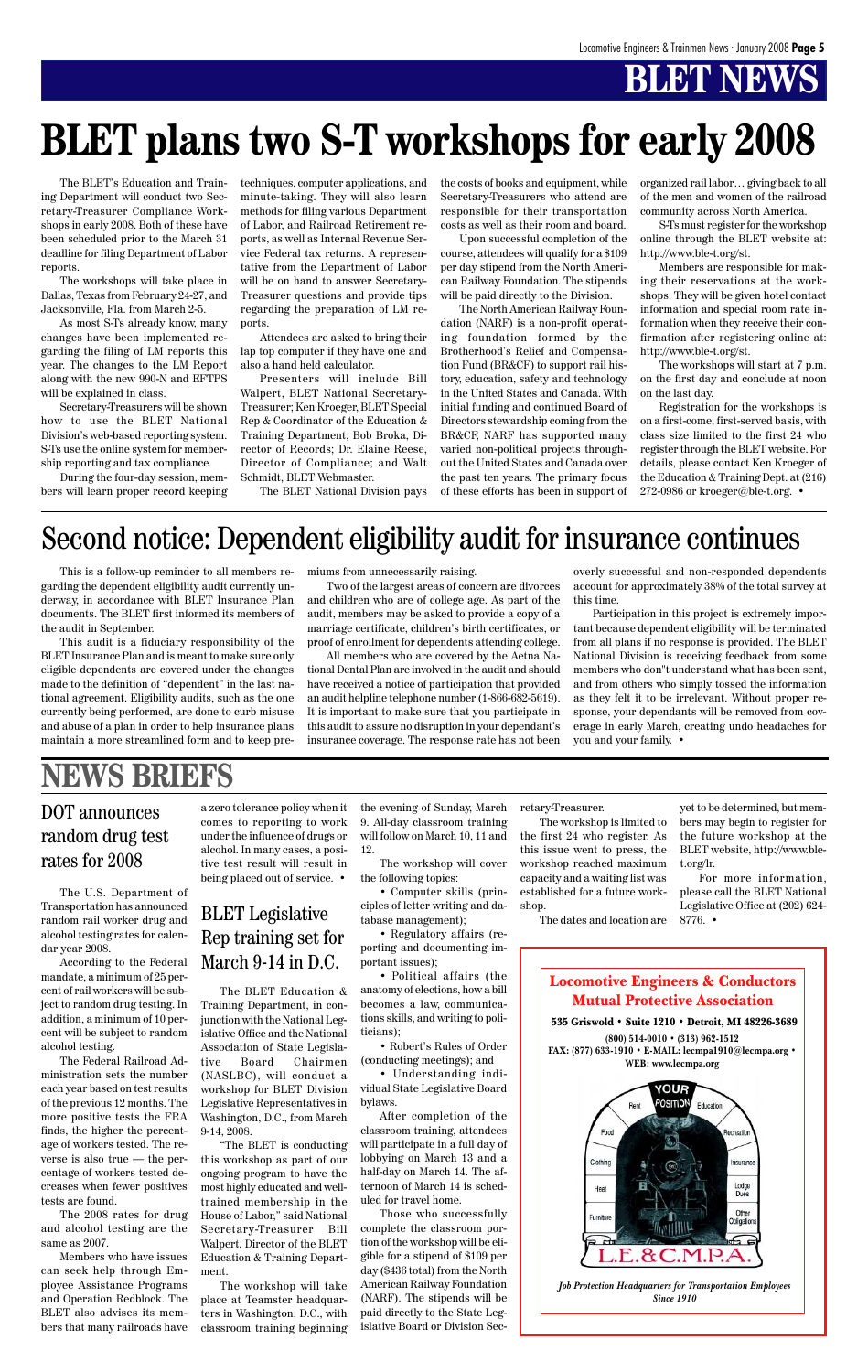## **BLET AUXILIARY UPDATE**

#### **By Becky Schneider President, BLET Auxiliary**

In a departure from the usual information provided by the Auxiliary for the BLET News, we would like to dedicate this month's submission to thank long-time member Mabel Grotzinger for her years of service representing the Auxiliary and the interests of Locomotive Engineers and Trainmen, their spouses, and families. For personal reasons, including the illness and passing of her husband and best friend, Michael Grotzinger, and subsequent return to work after suffering a broken wrist, Mabel feels she can no longer perform the duties of Auxiliary National Vice President up to her standards. As you will see below, her standards have always been high. Effective January 1st, Sister Grotzinger has stepped down from her position; however, she will always be just a phone call away.

Mabel joined the Grand International Auxiliary to the Brotherhood of Locomotive Engineers (GIA) in March of 1987. She is a charter member of Susquehanna Auxiliary 11 in Harrisburg, Pennsylvania, and currently serves as its Secretary and Legislative Representative. She attended her first Quadrennial Convention as a delegate representing Auxiliary 11 in 1991, and by 1996, she ran for and won election to the position of 2nd Vice President and National Legislative Representative. She is admired by both her colleagues and politicians alike because of her enthusiasm, tenacity, and ability to grasp complex issues involving the safety and quality of life of railroad workers. More than once, she was known to have corrected an elected representative, politely of course, when their understanding of an issue was wrong. With previous lobbying experience under her belt, she hit the ground running, raising the bar incredibly high for future National Legislative Representatives.

Sister Grotzinger gained a great deal of lobbying experience in her home State House in Pennsylvania. Brother Ken Kertesz, Chairman of the Pennsylvania State Legislative Board, has this to say: "Mabel and Mike were active and involved in safety issues for the BLE for as long as I can remember. I believe they were both instrumental in pushing for critical incident stress provisions in the collective bargaining agreement. Mabel displayed abilities and natural talent to grasp BLE issues and so she was called up to lobby many, many times, in both D.C. and Harrisburg. I walked the halls of Congress with her several times and each time was a learning experience. Cold calls to legislators were far from cold. When she walked into the offices, most everyone knew her and greeted her as though they were old friends. She was a quick study and ready to hit the ground at a moment's notice." Chairman Kertesz goes on to say, "In 1998, the Pennsylvania State Legislative Board bestowed Mabel with an Honorary Membership on the Board, and was awarded a plaque and recognition by then-BLE International President Clarence Monin. To my knowledge, Mabel is the only woman to ever receive this distinction and the Pennsylvania Board is proud and privileged to have done so. The BLET membership will miss Sister Mabel now that she has decided to step down, and it is truly a loss for the Brotherhood and Sisterhood. However, at any time she decides to become active, we will welcome her with open arms. The BLET salutes Sister Grotzinger and wishes her nothing but the very best in her endeavors and good health for many decades. She deserves nothing less."

In July of 2000, the first Railroad Retirement Reform act was filed and Mabel worked diligently with the BLE in conjunction with other rail labor representatives to push for passage. Because the majority in Congress rested with the Republicans at that time, the bill was prevented from ever reaching a vote on the floor of the Senate, and died with the 106th Congress.

In October of 2000, due to the resignation of the International GIA Vice President, Mabel reluctantly assumed the office of 1st Vice President. Her passion was in the legislative arena, but she made the move for the good of the Order. As 1st Vice President, she became a member of the Executive Council, the governing body that oversees Auxiliary business between Conventions. Then-GIA President Ruth Windham appointed me to fill out her term as 2nd Vice President, and all I can say is that Mabel left some pretty big shoes to fill; however, she did provide the patience and mentoring I needed in order to continue her work.

Together in 2001, we continued efforts to pass the re-filed Railroad Retirement Reform Act, and because of a change in Senate leadership late that year, success was finally realized. While I may have held the official title of NLR, Mabel's close proximity to Washington allowed her to be there on short notice to represent the Auxiliary, and her close relationship with the late Betty Child, Office Administrator for the BLE D.C. office, gave her an inside advantage. At one point, because the D.C. office was short staffed, she became the office's unofficial Amtrak representative sent to monitor and report on the numerous hearings on Amtrak reform. When Mabel moved into the 1st Vice President's position, she was no stranger to the Executive Council. Because of Court rulings prohibiting the BLE from striking over safety issues, then-BLE President Monin saw a new way in which the Auxiliary could aide the BLE in addressing those issues. He approached GIA President Windham, and together they came up with a strategy for mobilizing our members. Sister Windham put Mabel in charge of coordinating our mobilization team and ensured that they were well trained. Conference calls were then held by the Executive Council on a quarterly basis, and Mabel reported her progress, as

well as keeping the Council abreast on current legislative issues, which were many.

When asked what Sister Windham valued most from Mabel's contributions, she said, "during my tenure as International President beginning in 1996, our motto was to 'Grow, Inform, and Achieve.' Mabel's friendly, motivated, and hardworking attitude helped in that respect. No job was too large or too small for Sister Grotzinger. For me, she was a good source for information to keep me abreast of current issues, and she provided excellent ideas to help us continue to grow, inform, and achieve. She is a great officer and a good person."

At the convention in 2001, Mabel was elected to the office of Vice President under what would turn out to be our last International President, Onita Wayland. With the transition to a more proactive role, the Auxiliary experienced some serious growing pains. Sister Wayland said, "if she had not had Mabel, along with the other members of the Executive Council, by her side during some of the more trying times, it would have been harder to overcome the adversities the Auxiliary experienced."

Also in 2001, the 7th Quadrennial Convention created the office of Auxiliary State Legislative Representatives to work in concert with the various State Legislative Board Chairmen. Since Sister Grotzinger had already been doing the job, she was officially appointed the Pennsylvania State Legislate Representative by International President Onita Wayland. I remember our first Council meeting in Waco, Texas, at which we shared a room. We had become close, realizing that we had so much in common even though we were born on opposite sides of the Mason-Dixon line. We were almost like sisters. She didn't know me from Adam when Sister Windham appointed me, but it only took one phone call to realize that our passions and ideas for ways the Auxiliary could help the BLE were very similar. As we dressed for our first meeting, to our surprise, we were dressed almost identically. Apparently, not only did we share the same fire and passion, we had the same taste in clothes, and frequented the same stores. From then on we coordinated who would wear what so it would not appear like a legislative uniform.

During President Wayland's term, Mabel's husband Michael was diagnosed with cancer, and Mabel's world was turned upside down. She continued to do the best she could to fulfill her duties as Vice President, in part because Mike wouldn't let her stop. As she knows, he was one of the Auxiliary's staunchest supporters, who offered advice and help whenever and wherever he could. Even when she would want to stay home to help take care of him, he would send her off to meetings. I personally miss discussions Mike and I had, which more often than not resulted in a difference of opinion, but I respected his openness and genuine concern for us, the Auxiliary, and the BLE.

Michael left us in February of 2006, our convention year, and in part because of the drastic change in Mabel's life, she decided not to run for President. It was something Mike wanted her to do – to be the first President in many years who was married to an active BLE member. However, she did not feel she was in a position to give it her all, and she knew she would need to return to work because she was still too young to draw retirement benefits. At our convention in June, a special dispensation was made to allow Mabel to run for Vice President a second time, waiving the term limits, and she was re-elected by acclamation. In spite of her desire to move on, between the need to work full time and the unfortunate accident that shattered her wrist, it became clear that she needed some time to take care of herself, so with reluctance she tendered her resignation.

We have grown accustomed to seeing Mabel at Executive Council meetings and conventions and will miss her, but I'm pretty sure we have not seen the last of her. Perhaps when she has had some time to heal her heart and body, she will be back with the tenacity and passion that has been her mantra.

This is so long and good luck, but not good bye, our Friend and Sister. •

# **Dear Mabel: Thank you, from all of us!**

Pioneering leader Mabel Grotzinger retires after a distinguished career with GIA, BLET Auxiliary



Mabel Grotzinger reflects on a hard day of lobbying in front of the State House in Harrisburgh, Pa. In inscription on the bench reads, "There is a time to pray and a time to fight." (Photo courtesy Carrie Cornman)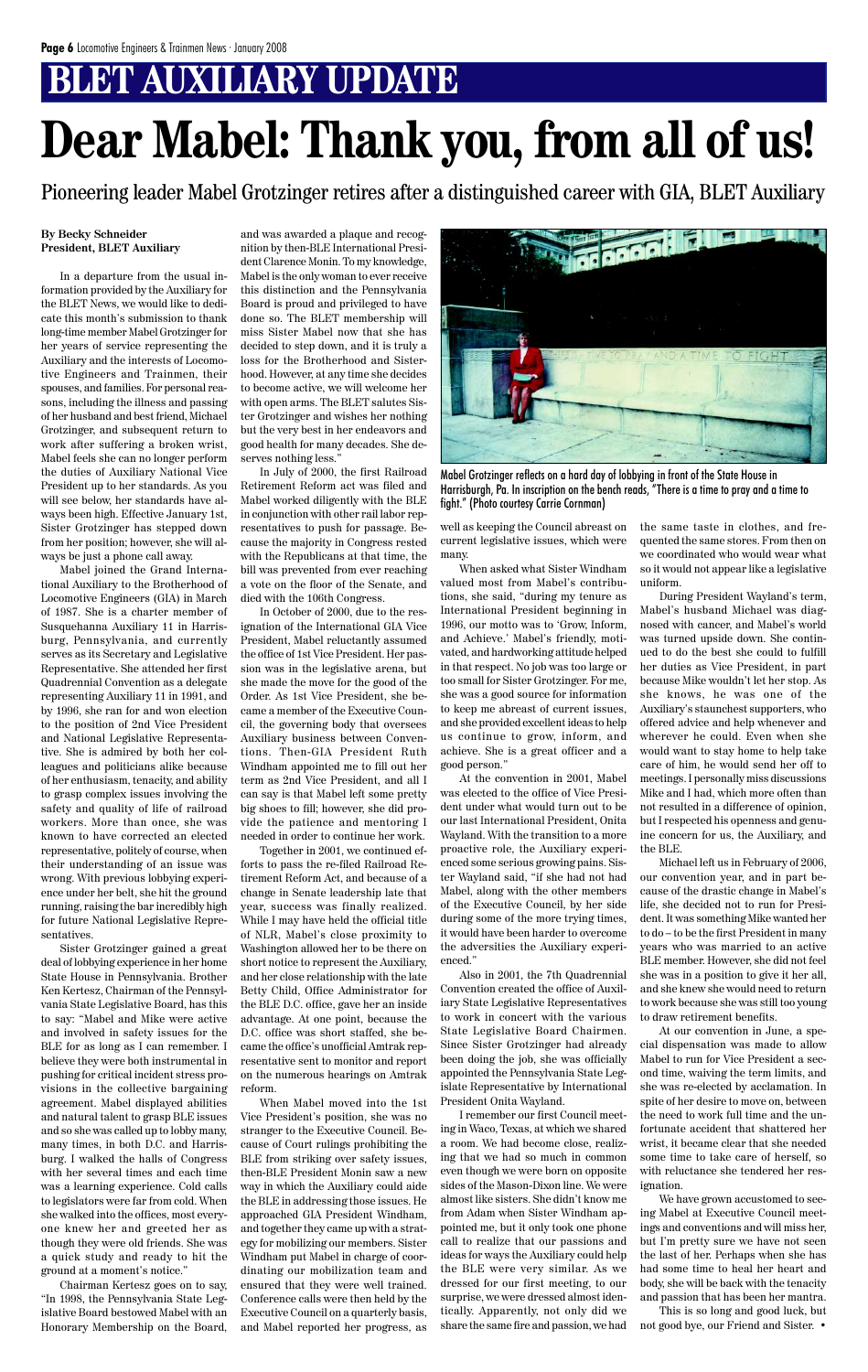## **BT NEW**

• brakeman • air • road switcher • mileboard • airdump • alerter • angle bar • vent valve • waiver • washout · anglecock · dispatcher · ape cage · revocation · approach signal · kicker · arbitrary · ATC · waybill · wayfreight . auxiliary . B end . lunar white . main reservoir . B unit . bail off . rolled . wigwag . ballast . banner W THERRATEROA flag  $\bullet$  B SPEAK YOUR LAN wagon  $FAI K$ tor . footboard . Form B . fouling point . . no bill . OBT . dynamite . emergency . on the ground . ope FRED . frog . FTX . fusees . goat . boomer . bowl ch line • Brownies • buff force • bulletin · bump board · bumping block · golde de · hazmat · HBD · headend · helper · high and wide · high rail ca opper . hostler . hot box . hotshot . hump • idler • in the clear • in nt · Jordan spreader · jumper cable · junction · keeper · kick · kicl · lantern · layover · lead · Level 4 BT . MOP . orders . outlawed . · mainline authority · maintaind er · placard · place board · Level 5 pantograph · waver · pickles · pic · light engine · lined and locked · it · pocket · power brake · power e · reefer · dark territory · deadhead switch . PPE . pump air . pusher . unit. · wide gauge · gandydancer · deadma. depot · derailment · diamond · subdivision · sun kink · Super · switchman · s er · target · diesel · distant signal · dog tack . double the hill . draft force . drag . law · dollar bill · gradient · handbrake · double over drawbar · drill · drop · dual control switch · dwarf · DWORS · register · rerailer · restricted speed · retainer • retarder • revocation all BRCF for your job income protection roadrailer · roll-by · wire • roller bearing • roundhouse • -800-233-7080 gger · run-around · runaway · run through switch runaround J. M. Robb, International President sharp flange . shellac . shifting runthrough • sa speed M. A. "Tony" Wofford, Assistant International President · shoo-fly · soak J. E. Taylor, International Secretary-Treasurer L. V. Galati, Assistant International Secretary-Treasurer gondola . it · spareboa K. L. Mayle, Director • TGBO • three step protection • TM • toad stretched • tie K. E. Holman, Director R. J. Myers, Director · turn · turnout · UCOR · unintentional · torpedoes Œ · train release · unit · varnish · whiskers · whistle board · whistle post · whistle stop · gang · gasket · gate · get

your wind . glad hand . go in for the rubber . yardmaster . dynamite . emergency . red zone . coupler

In terms of health and welfare, the BLET was able to maintain a 100 percent carrierpaid medical plan.

"In this day and age of soaring medical costs, it is a tremendous benefit to our members to provide zero-cost medical care," General Chairman Quinn said.

The BLET also achieved improvements in dental and vision plans. In both cases, the carrier is increasing each benefit by 10 percent.

General Chairman Quinn said the BLET is proud of its membership pension plan at the LIRR. In the current contract, the BLET maintains a

that even some UP managers supported him by circulating the website to other UP managers in Omaha, Neb.

The railroad community helped Brother Lehnen win the online voting contest and the \$1,000 gift certificate.

"I want to thank my wife for entering me into the contest and my union Brothers and Sisters who voted for me," he said.

A road engineer, Lehnen normally runs trains from St. Paul, Minn., to Mason City, Iowa, or to St. James, Minn. Each run is approximately 132 miles.

"The most rewarding aspect of my job is in knowing that I am a part of the long standing tradition of the Union Pacific Railroad," Lehnen said. "American jobs for the American people." He said he was first drawn to The Working Person's Store website because he wanted to buy American-made clothes for work. While he hasn't spent the entire \$1,000 voucher yet, he said that nearly everything he's ordered has been made by American companies and/or made in the U.S.A He also plans to use part of his winnings to buy something for his wife. "Without her I wouldn't have been in the contest," he said. •

provision that allows members

to retire at age 55 with 30 years of service with no reduction in their pension. Under the new agreement, there is a provision that provides members the opportunity to retire at age 60 (with less than 30 years of service) with no reduction in their pension.

Members participating in the pre-1988 plan are not affected under the new contract. Those hired after 1988 contribute 3 percent of their pay to the pension fund for 10 years, which is also a holdover from the original agreement. The new contract affects those hired after the new ratification date, who will contribute 4 percent of their pay to the pension fund for 10 years.

With more than 430 mem-

bers, Division 269 is the single largest division in the BLET. The Long Island Rail Road is the busiest commuter railroad in North America, carrying an average of 288,000 customers each weekday on 728 daily trains. Chartered on April 24, 1834, it is also the oldest railroad still operating under its original name. A subsidiary of New York State's Metropolitan Transportation Authority, the LIRR marked its 170th Anniversary in 2004. The LIRR system is comprised of over 700 miles of track on 11 different branches, stretching from Montauk, on the eastern tip of Long Island, to the refurbished Penn Station in Manhattan, approximately 120 miles away. Along the way, the LIRR serves 124 stations in Nassau, Suffolk, Queens, Brooklyn and Manhattan, providing service for some 82 million customers each year. •

LIRR

#### Continued from Page 1

Continued from Page 1

### **Amtrak, unions reach tentative settlement**

On January 18, a coalition of eight Amtrak non-operating unions signed a tentative contract agreement with Amtrak, which basically adopts the recommendations of Presidential Emergency Board 242.

The BLET is not a party to the agreement or PEB. General Chairman Mark Kenny extended "sincere congratulations to the unions involved in making such a strong and persuasive case before the PEB."

The White House made public the recommendations of PEB 242 on January 3. The tentative agreement adopts PEB's recommended wage settlement, which amounts to increases of 35.2% over the period January 1, 2000 through December 31, 2009.

The tentative agreement also includes the Board's recommendation that employees receive back pay, in the form of retroactive wage payments, to compensate for the eight years they had been without a wage increase. The PEB indicated that payments could vary per employee from a low of \$5,139 to a high of \$34,433, with the average being \$12,800. The agreement provides that retroactive wages be paid out in two installments of 40% and 60% each, one year apart.

General Chairmen Kenny said the BLET-Amtrak GCA Executive Committee "is studying the specific recommendations made by the Board, as they will certainly influence and shape where and how the BLET bargaining strategy will proceed in the short term. Furthermore, once the details of the tentative

See Amtrak PEB, Page 8

## Members OK LIRR pact Stargest division in the BLET.<br>The Long Island Rail Road is Brother Lehnen